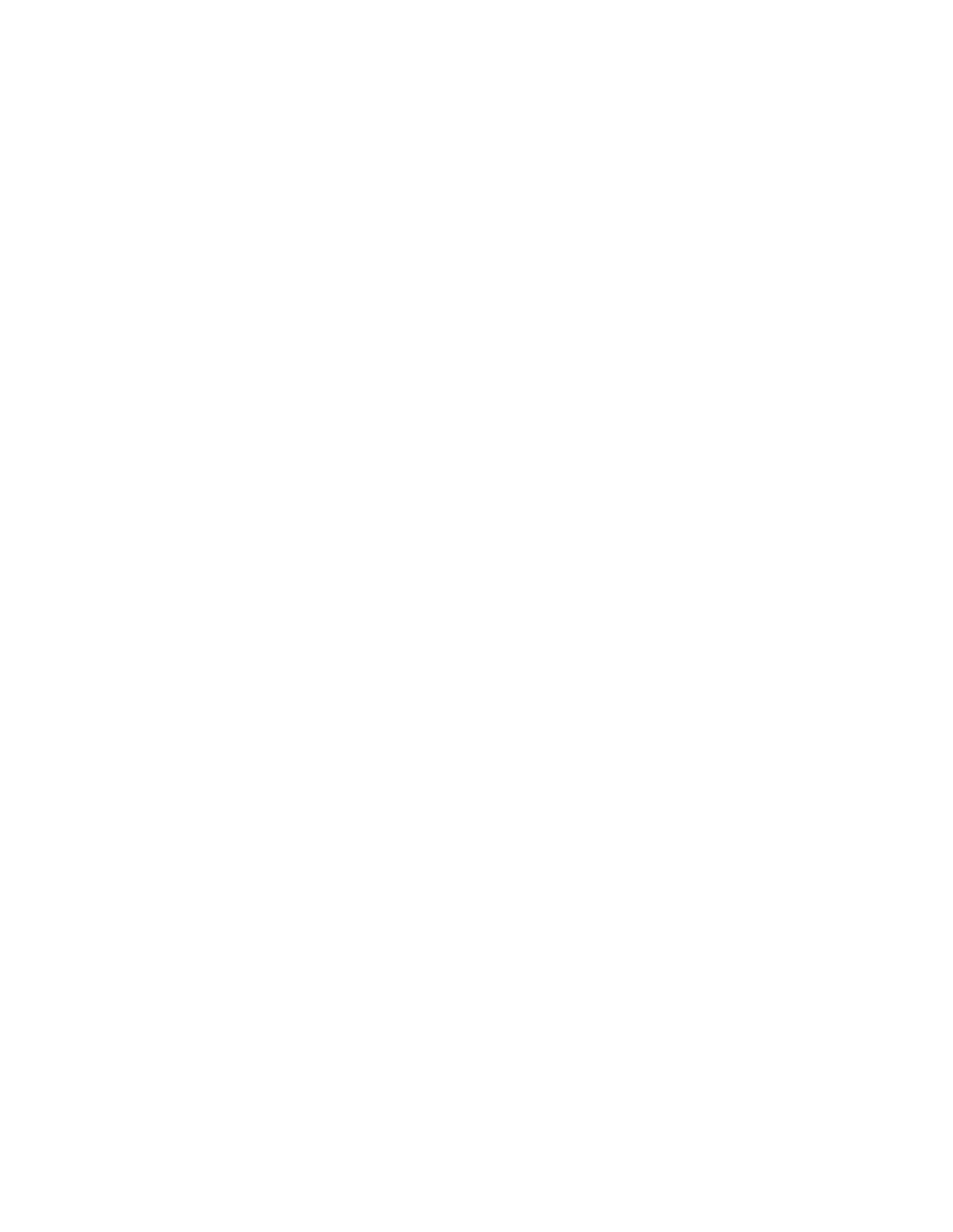# *Introduction*

- 1. This paper is designed to provide an outline of a coherent and comprehensive strategy for taking forward work on a range of issues relating to victims and survivors which have been the subject of consultations in the past. These consultations have largely concentrated on specific issues rather than on producing an overall strategic approach as to how these issues might be handled.
- 2. It is recognised that the issues are numerous, complex and give rise to very deeply held emotions and feelings. This makes it of the utmost importance that the strategy itself is concise and easily understood. Also, because for many people fear and trauma remain a present day reality it is also crucial that any strategy recognises the importance of victims and survivors feeling that they are safe in a changing environment.
- 3. This approach must be 'victim and survivor centred' and it is intended that it should be built around:
	- (a) the newly established Commission for Victims and Survivors<sup>[1](#page-2-0)</sup>;
	- (b) a Victims and Survivors Forum; and
	- (c) a new Victims and Survivors Service.
- 4. The strategy must recognise:
	- the pain and suffering which has occurred and that this should not be forgotten;
	- the long-term impact of violence on victims and survivors;
	- that victims and survivors are individuals and therefore there is no single approach which will suit everyone;

<span id="page-2-0"></span> $\overline{a}$ <sup>1</sup> Referred to hereafter as the Commission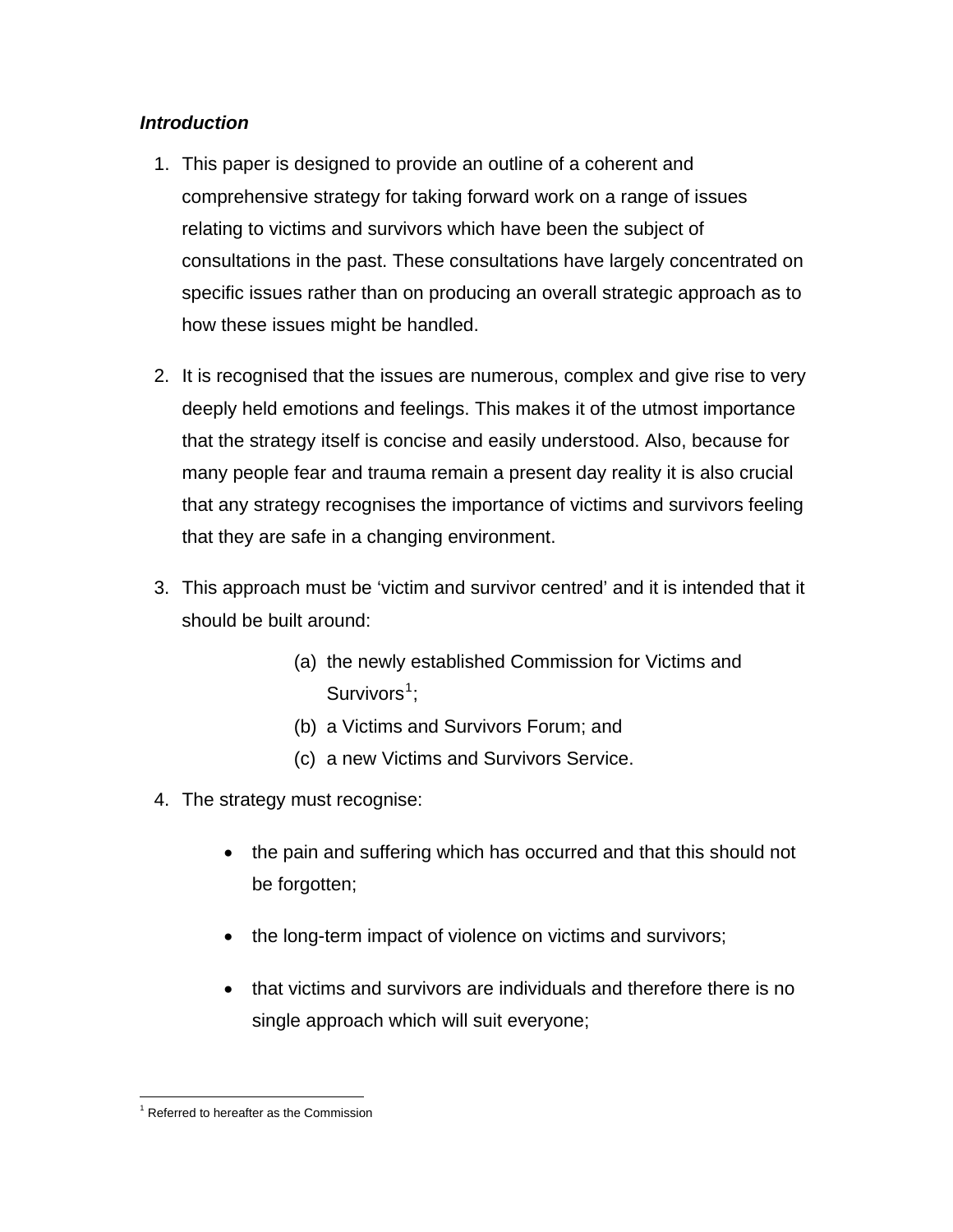- the need for victims and survivors to be invited to play a part in building a more peaceful future, but that as people who have suffered most they should feel safe, should be treated with dignity and should move at their own pace;
- that funding arrangements for work with individual victims and survivors, and victims and survivors groups need to be placed on a more secure footing that is responsive to identified and *changing*  needs;
- the valuable work carried out by victims and survivors groups over the years;
- that the work carried out by victims and survivors groups, Trauma Advisory Panels and other organisations should be built upon;
- that many people have dealt with their individual pain or loss through the support of family, friends, church and faith communities and do not feel that they require additional support.

# *Individual needs*

- 5. What is important varies greatly from individual to individual. Many face the consequences of trauma and / or physical disability. There remains a demand for support services including counselling, befriending and a variety of therapies while for many people simply getting information about available services is a problem.
- 6. Some victims and survivors wish to find out more about the circumstances surrounding the death of a relative. Many suffer financial hardship, social isolation, exclusion and a variety of other problems arising from loss or injury. There are those who wish to have their individual stories heard, documented, archived, shared and appropriately acknowledged. Public acknowledgement including memorials and other forms of public recognition of loss is also important to many people.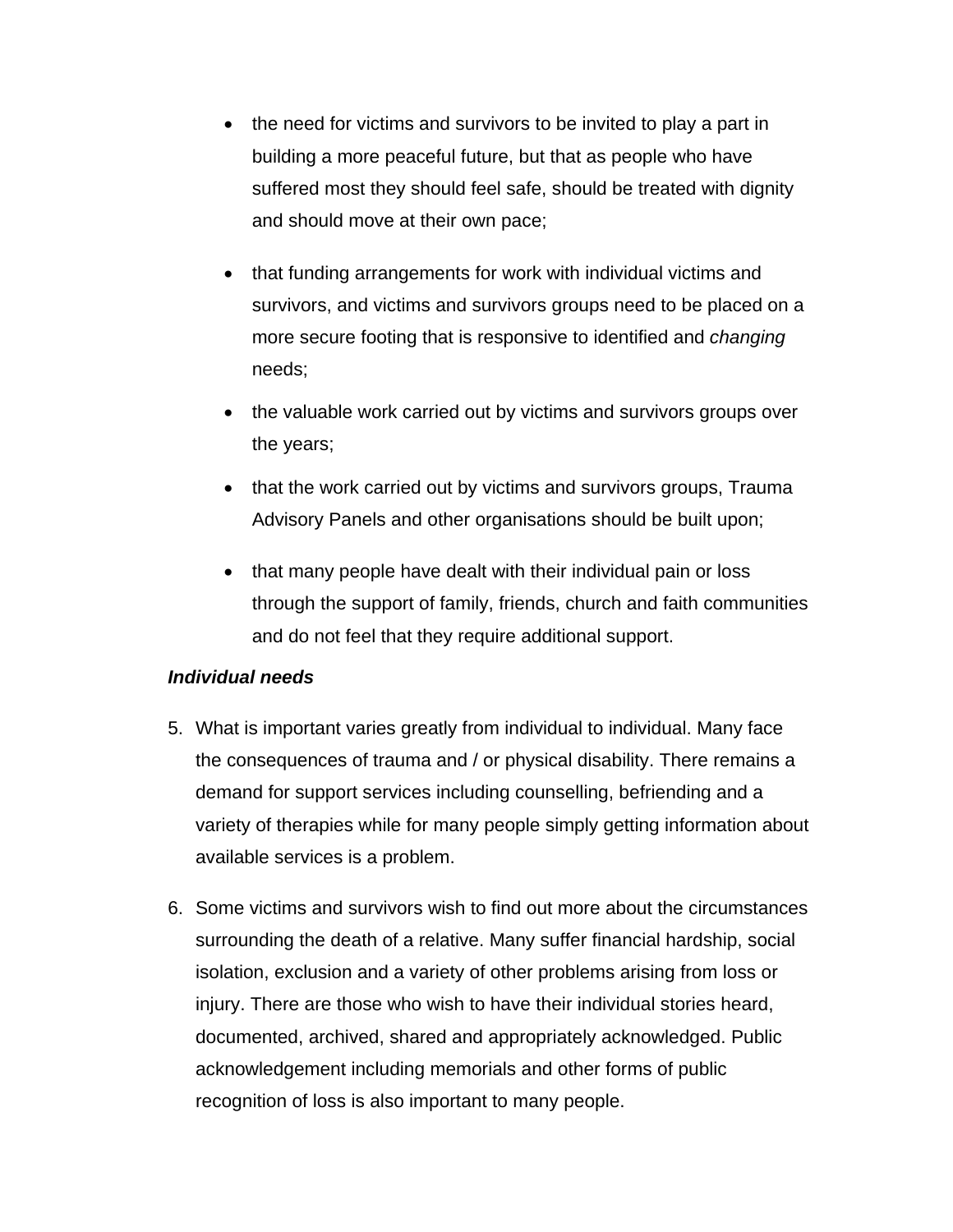### *Broader community needs and reconciliation*

- 7. Alongside and related to the personal needs of individuals are the needs of local communities which have a collective experience of suffering. There are also broader issues to do with building for the future in the context of peace and reconciliation. It must be recognised that reconciliation and steps towards building a better future take on a particular dimension in the context of work with those people who have suffered loss or injury.
- 8. Some local communities have suffered substantially more that others. Many of those who have lost friends or relatives or who have suffered as a result of injury, either to themselves or another, feel a strong sense of grievance towards the individual or organisation they consider responsible. Therefore it is important to build confidence and security within local communities so that they can move at their own pace as regards building for the future.
- 9. Supporting the need for truth, acknowledgement, reparations and meeting the needs of those injured and bereaved will contribute to building confidence and cementing peace in areas disproportionately affected by the conflict and in the wider community.

# *Overall aims and objectives*

10. Policy in relation to victims and survivors has previously suffered from not having clear direction and measurable outcomes. Other difficulties encountered relate to the short term nature of funding which has hindered planning by voluntary groups involved in this area of work. In order to assess its effectiveness the strategy needs to have a clear timeframe with a clear statement of overall aims and objectives linked to stable funding arrangements.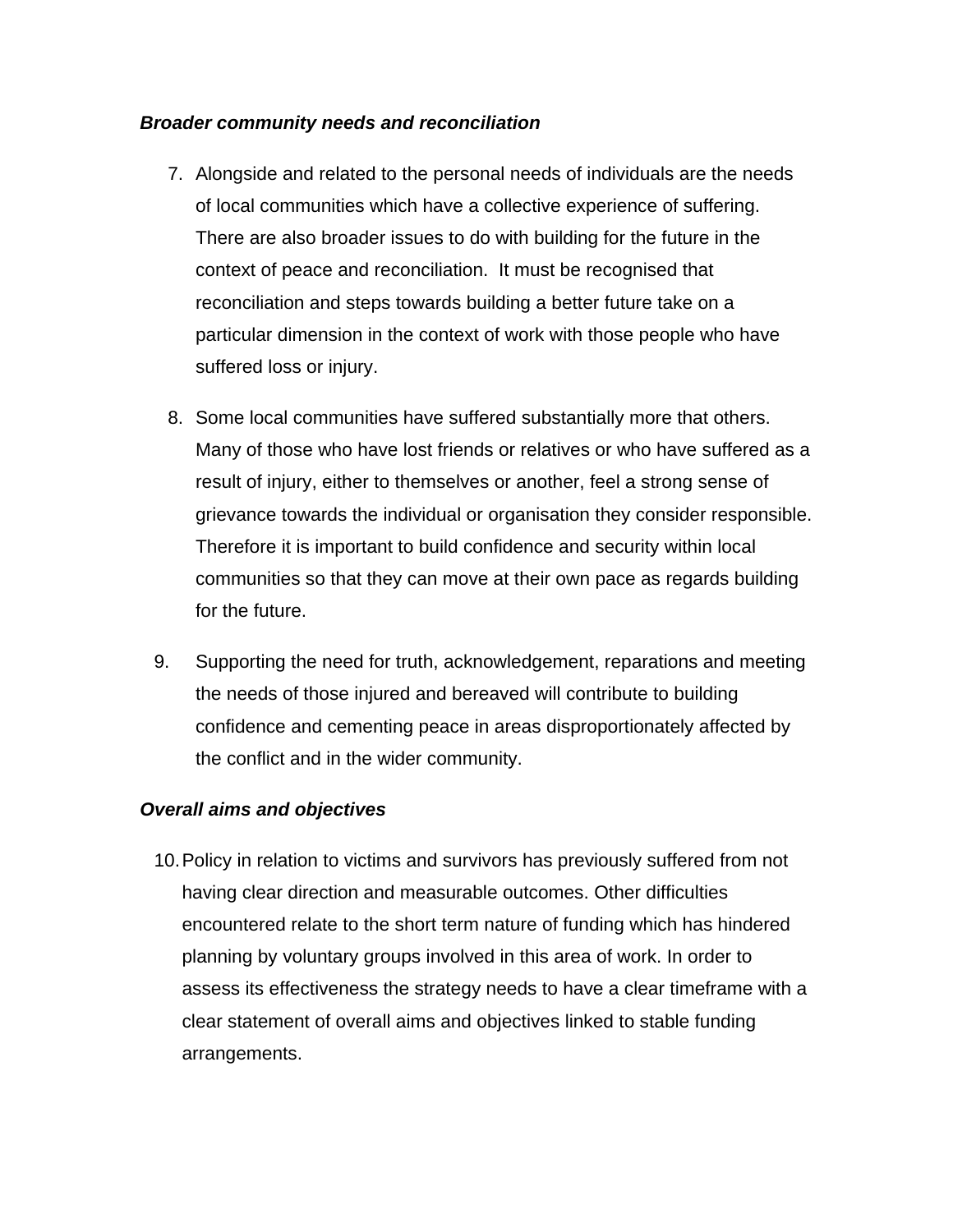#### *Aims*

- 11. The overall aims of the strategy should be to:
	- *put in place comprehensive arrangements to ensure that the voice of victims and survivors is represented and acted upon at a governmental and policy level;*
	- *secure through the provision of an appropriate range of support services and other initiatives a measurable improvement in the wellbeing of victims and survivors*
	- *assist victims and survivors, where this is consistent with their wishes and wellbeing, to play a central role, as part of wider society in addressing the legacy of the past and*
	- *assist victims and survivors to contribute to building a shared and better future.*

# *Objectives*

12. The overarching objectives of the strategy should :-

- be victim and survivor centred and driven;
- address the practical and other needs of victims and survivors in a coordinated manner;
- ensure that services for victims and survivors are provided in response to assessed need, adhere to published standards and are designed to have clear outcomes;
- establish arrangements to ensure, through the work of the Commission and the Victims and Survivors Forum that the practical and other needs of victims and survivors are kept under review and that services are responsive to changing needs;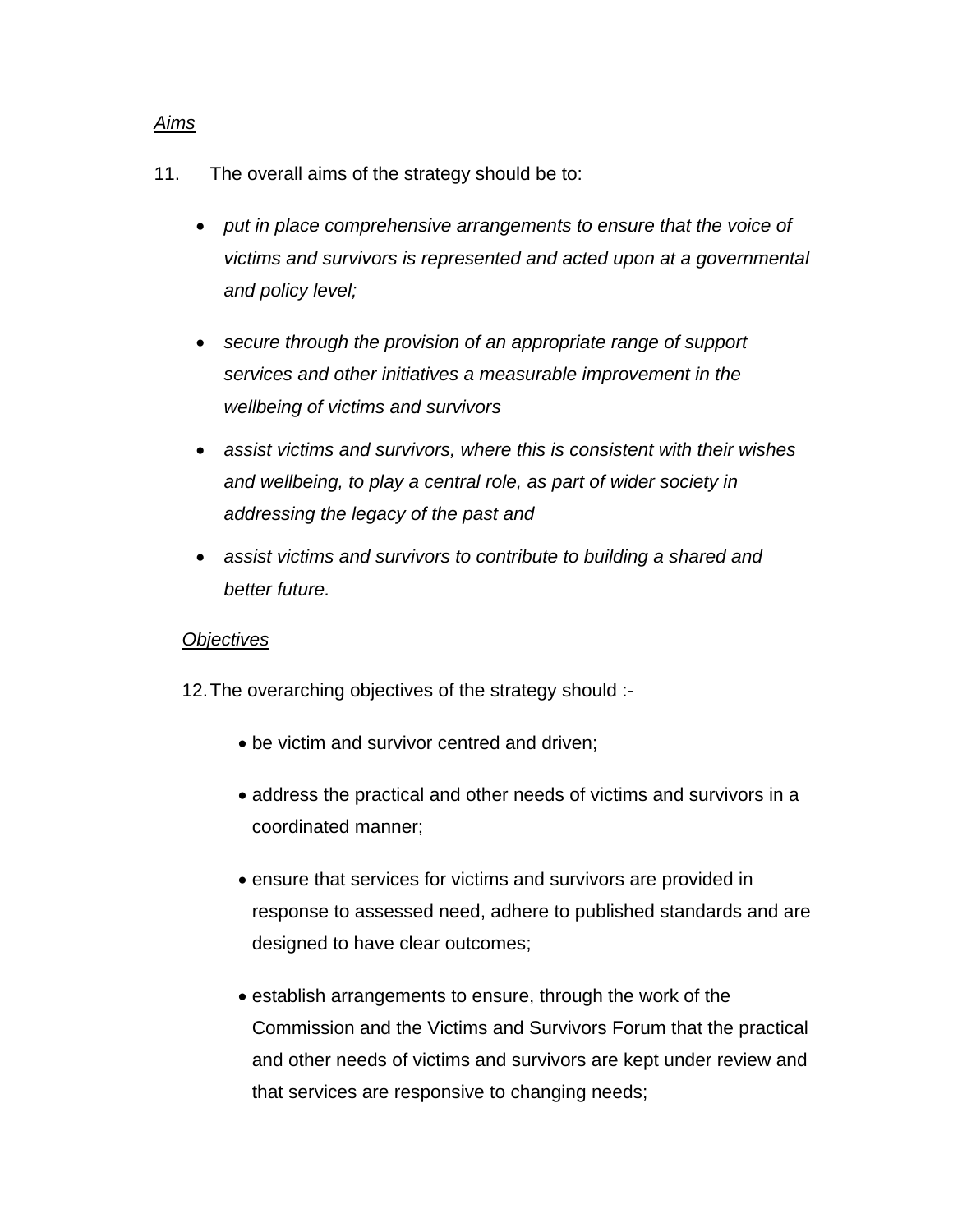- promote collaborative working between statutory and voluntary organisations, community groups and others, where practicable;
- reduce the level of trauma for victims and survivors;
- build the trust and confidence of victims and survivors to participate on a sustained basis in the building of a shared and better future;
- ensure that while recognising their particular needs, victims and survivors work does not become isolated and that people should not be defined solely as a victim or survivor but as people with the same needs and aspirations as the wider population;
- ensure, so far as is practicable, that victims and survivors work is integrated with and can influence other government policies and initiatives;
- ensure that victims and survivors play an active role in the development of ways to deal with the past and other transitional mechanisms affecting their journey towards recovery and well being;
- assist victims and survivors, where this is consistent with their wishes and wellbeing to participate as part of wider society in addressing the legacy of the past;
- assist victims and survivors, where this is consistent with their wishes and wellbeing to contribute to a shared future.

#### *A new approach for victims and survivors work*

13. Action is required in three key areas:-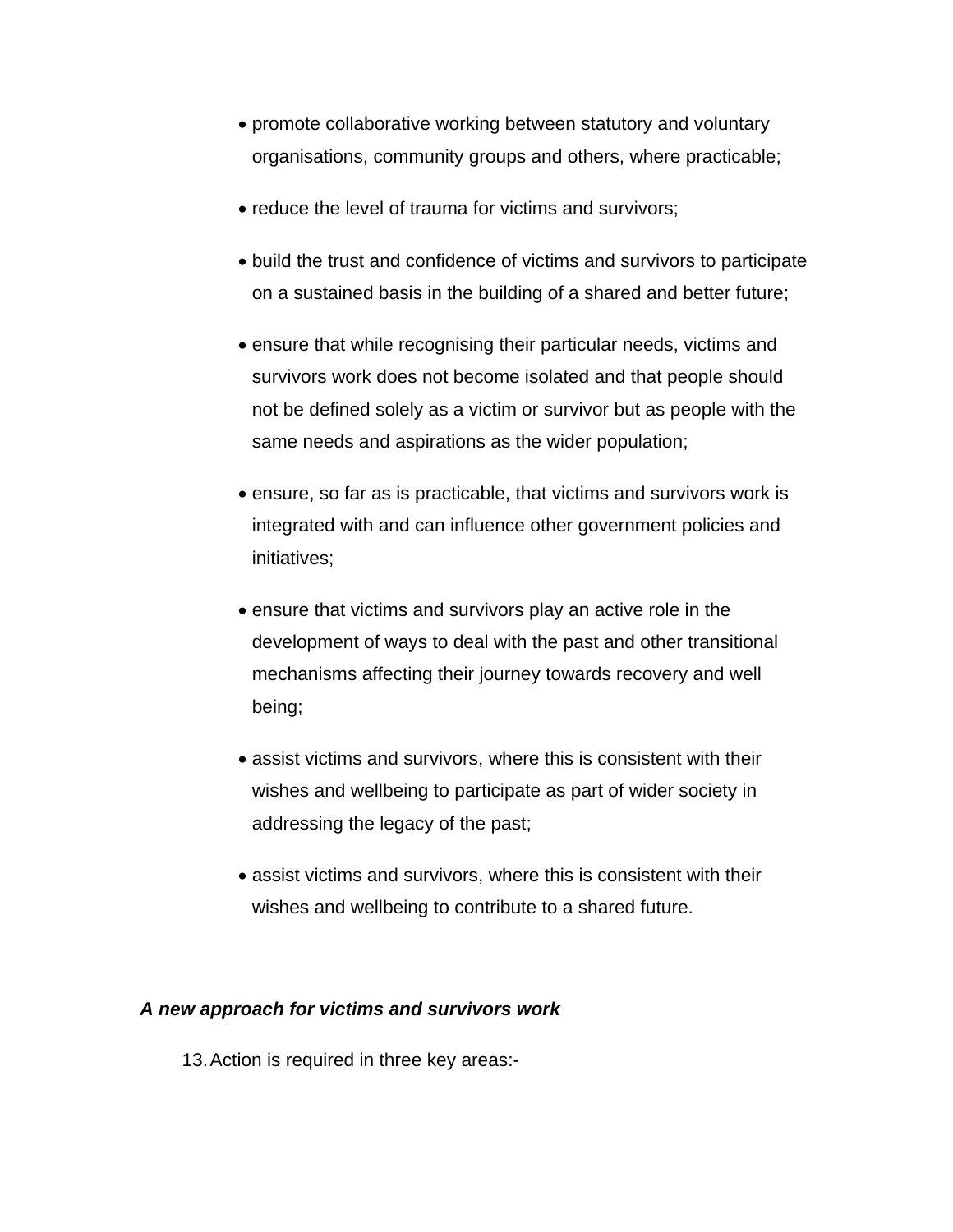- (a) a comprehensive needs assessment to inform the development of services (linked to the provision of long-term funding and support services for victims/survivors based on assessed need);
- (b) dealing with the 'past'; and
- (c) building for the future.

There is a high level of interrelationship between all three areas and work needs to be taken forward in a coordinated manner which recognises this interrelationship.

# **Arrangements to address the 3 key areas of victims and survivors work**

14. Work will be taken forward by:-

- the Commission;
- the Victims and Survivors Forum; and
- a new Victims and Survivors Service which will be responsible for providing support for individuals and groups and which will distribute funding in response to assessed and agreed need.
- 15. The roles and relationship between the Commission, the Victims and Survivors Forum and the new Victims and Survivors Service are summarised in the **Annex** to this paper. The Commission, in consultation with the Forum, will oversee and provide guidance to the Forum in relation to the three key areas of victims and survivors work highlighted at paragraph 13 above. This is intended to ensure that the Forum retains a clear focus and is productive. The Forum will act as an advisory body to the Commission.
- 16. The assessment of need to be carried out by the Commission in liaison with the Forum will be used by the new Victims and Survivors Service<sup>[2](#page-7-0)</sup>

<span id="page-7-0"></span><sup>&</sup>lt;sup>2</sup> Described at paragraphs 25-30 below.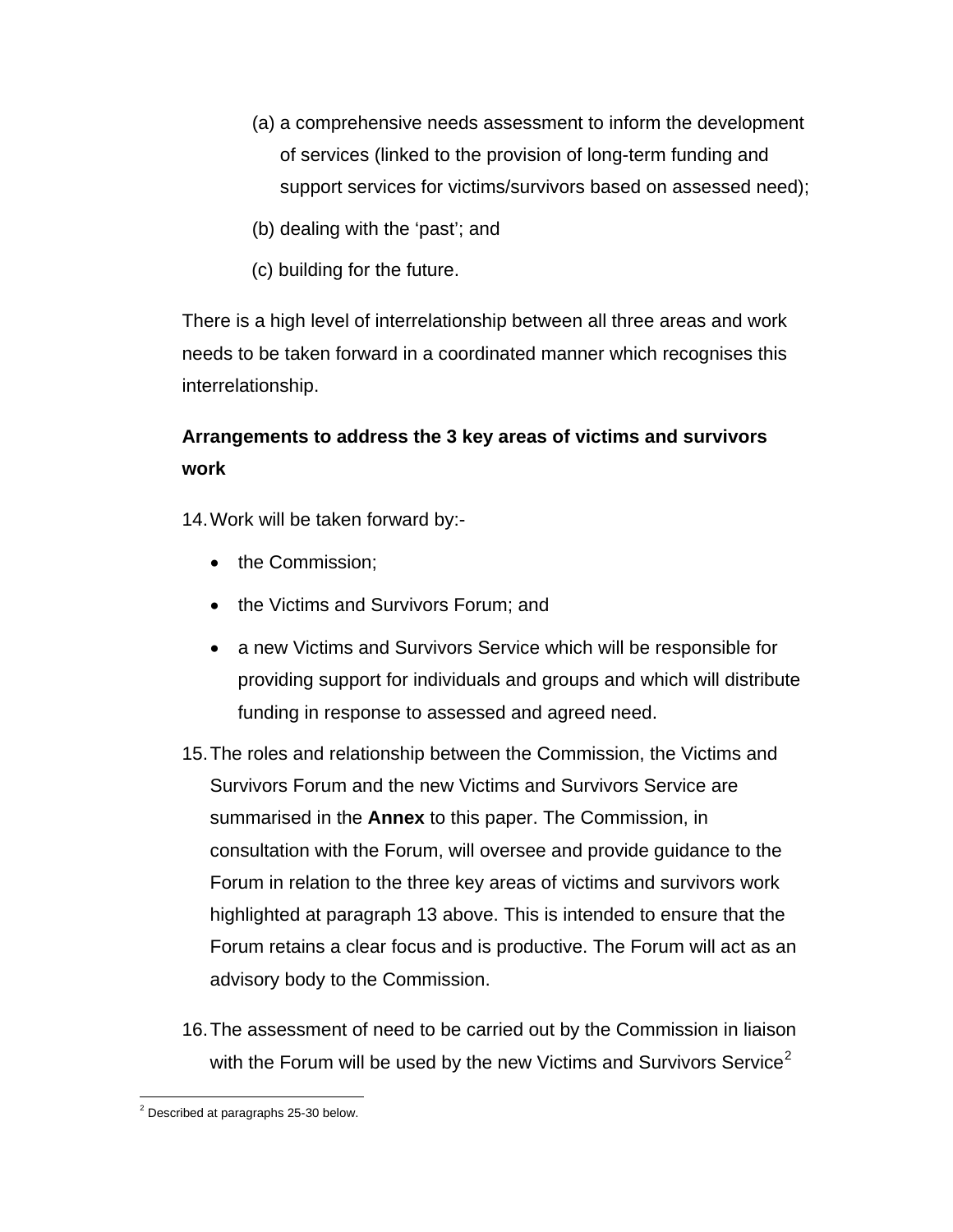to allocate resources and commission services from victims groups and others. Once established the Victims and Survivors Service will also be available to provide practical support to individual victims and survivors and will itself provide a source of information on need.

### *The Commission for Victims and Survivors*

17. The Commission is designed to $3$ :

- promote an awareness of matters relating to the interests of victims and survivors and of the need to safeguard those interests;
- keep under review the adequacy and effectiveness of law and practice affecting the interests of victims and survivors;
- keep under review the adequacy and effectiveness of services provided for victims and survivors;
- advise the Secretary of State, the Executive Committee of the Assembly and any body or person providing services for victims and survivors on matters concerning the interests of victims and survivors;
- take reasonable steps to ensure that the views of victims and survivors are sought concerning the exercise of the Commission's functions;
- make arrangements for a Victims and Survivors Forum.
- 18. The Commission has a number of powers, including conducting or commissioning research and issuing guidance on best practice in relation to any matter concerning the interests of victims and survivors. The Commission will also be there to provide information about available services to victims and survivors. The Commission will act in accordance with a work programme agreed with the First Minister and deputy First Minister.

<span id="page-8-0"></span> $\overline{a}$  $3$  The functions of the Commission relate to those set out in the Victims and Survivors (NI) Order 2006 as amended by the Commission for Victims and Survivors Act (Northern Ireland) 2008.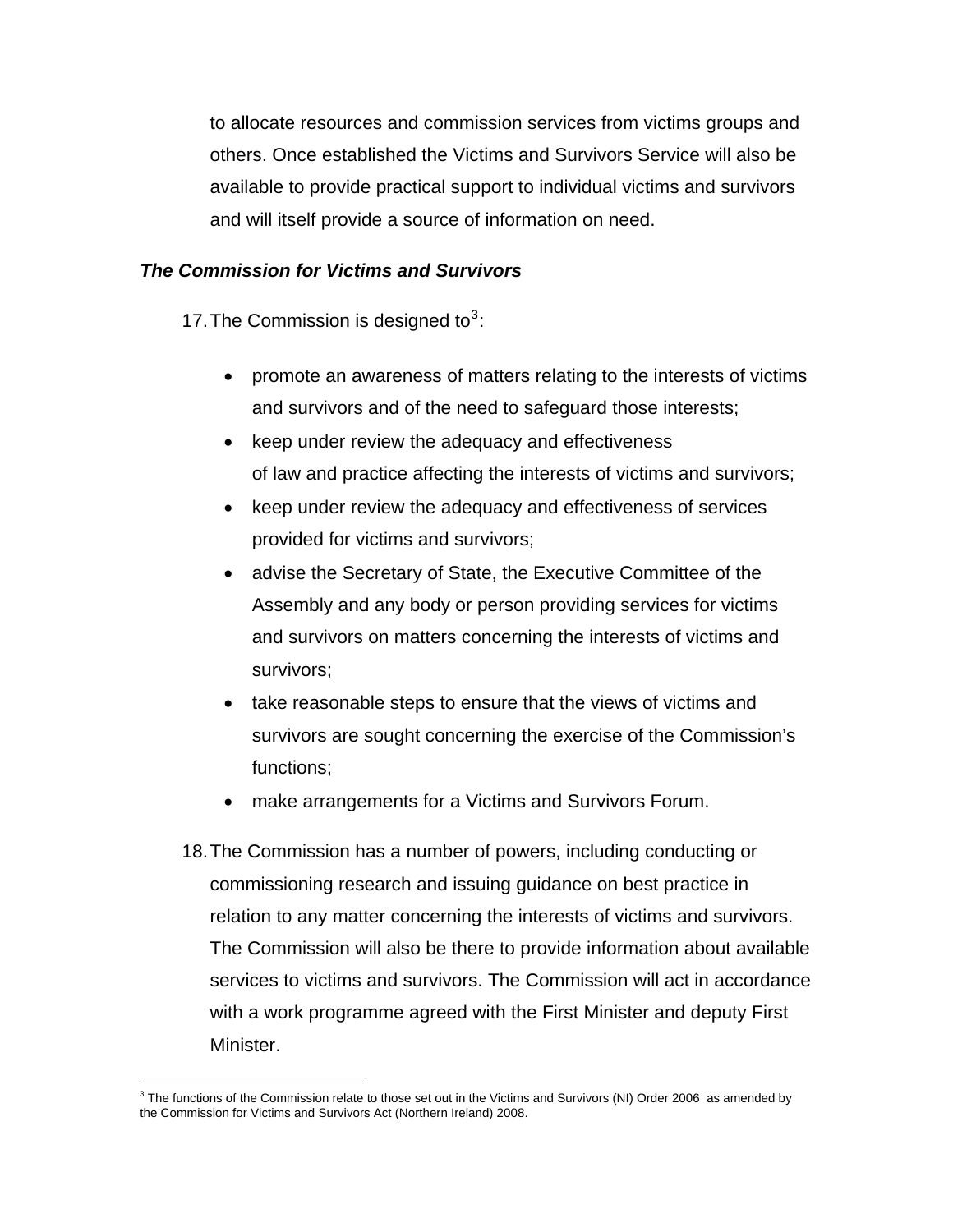#### *Victims and Survivors Forum*

- 19. It is essential that the views of victims and survivors are based at the very heart of the agenda. In order to achieve this the Commission is required by the Victims and Survivors (Northern Ireland) Order 2006 to make arrangements for a forum for consultation and discussion for victims and survivors.
- 20. The Forum must:
	- be representative of victims and survivors;
	- include representation from statutory, voluntary and community organisations involved in work with victims and survivors.
- 21. The Victims and Survivors Forum may discuss any matter connected with victims and survivors, but should act in accordance with principles laid down by the Commission as to the conduct of its business. To be productive and to enable it to contribute to the Commission's work programme the Commission should agree with the Forum the issues to be taken forward in relation to the three key areas of work set out in paragraph 13 above.
- 22. It will be the responsibility of the Commission to ensure that the Forum contributes to its programme and to obtain the agreement of the First Minister and deputy First Minister to the work to be carried out. This will include obtaining the First Minister's and deputy First Minister's agreement to the costs of the work programme.
- 23. The Forum will work as a group in supporting the Commission in drawing up a comprehensive list detailing the needs of victims and survivors. The recommendations of the Commissioners in relation to the comprehensive needs assessment will be key in identifying a basis to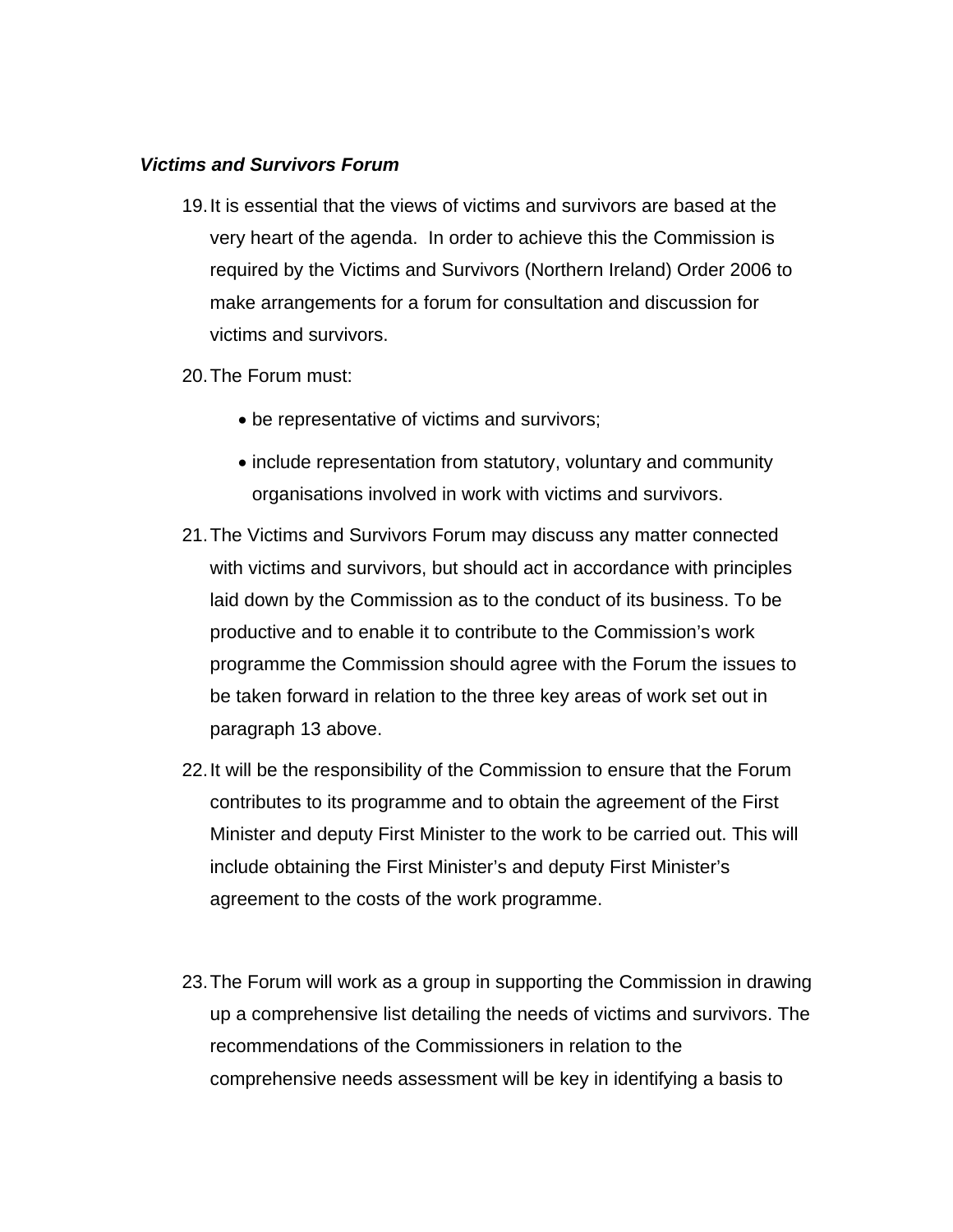direct funding to be distributed through the Victims and Survivors Service.

24. The Forum will also have the role of examining the issues surrounding the definition of "victim" and to make recommendations.

# *Victims and Survivors Service*

- 25. There will be a new Victims and Survivors Service established by the Office of the First Minister and deputy First Minister. This service will be the focal point for funding work with victims and survivors and will replace a number of existing funding schemes. These include the core funding and development grant schemes currently operated on behalf of the Office of the First Minister and deputy First Minister by the Community Relations Council and which provide resources to victims and survivors groups and other voluntary organisations working with victims and survivors. The new Service will also provide funding to individual victims and survivors.
- 26. Organisations seeking funding would be required to relate their proposed activities to a comprehensive needs assessment $^{\rm 4}$  $^{\rm 4}$  $^{\rm 4}$  and have regard to the need to comply with agreed standards and outcome measures for services.
- 27. In considering any applications by victims and survivors groups the Victims and Survivors Service will be able to consider applications from single identity groups. This is in keeping with the principle that some victims and survivors only feel comfortable with people from within their own community.
- 28. The Victims and Survivors Service will use appropriately qualified staff to:

 $\overline{a}$ 

<span id="page-10-0"></span> $4$ Referred to under paragraphs  $31 - 33$  below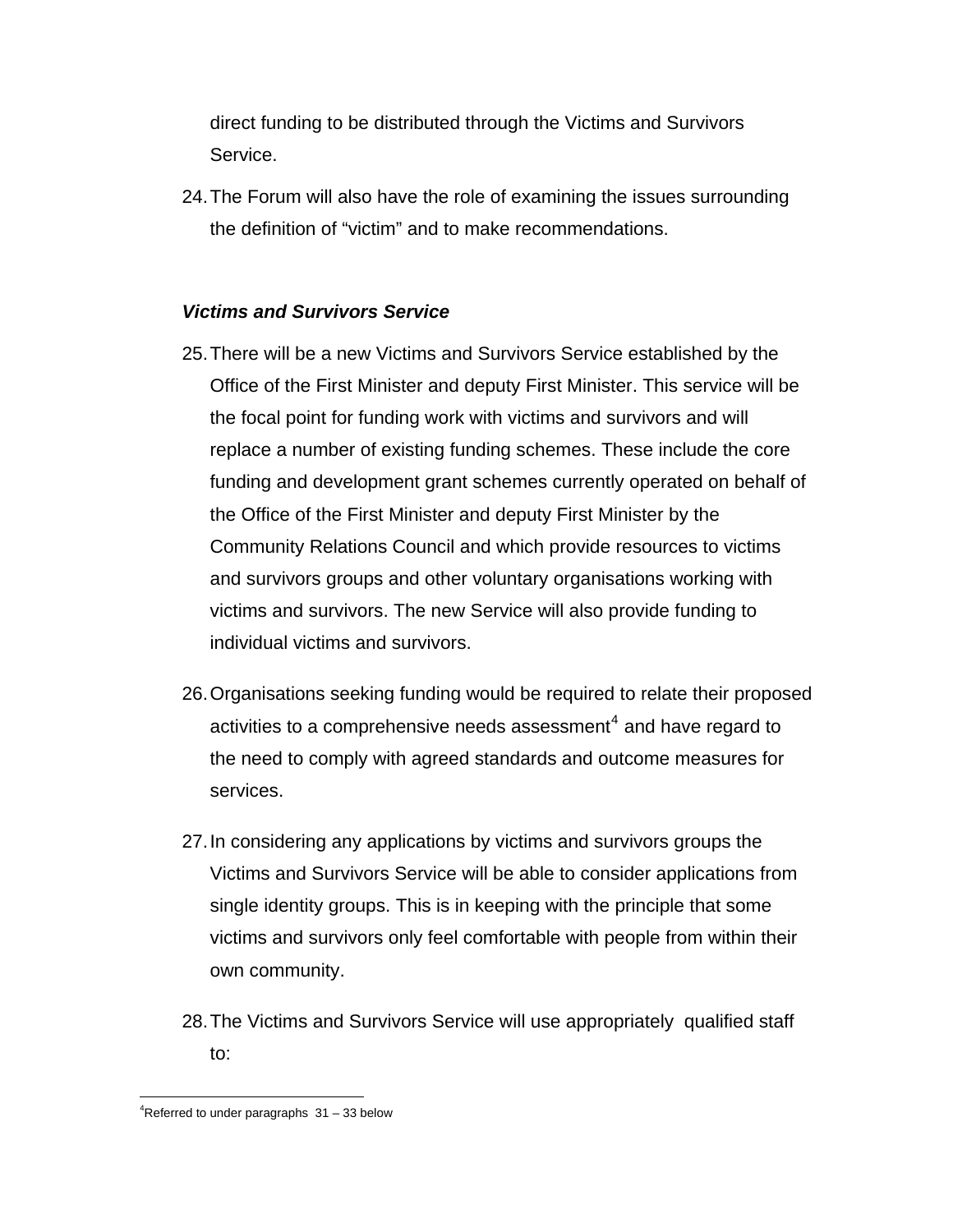- process applications against a clearly published set of criteria;
- speak directly with individual victims and survivors and groups to identify with them what needs they have;
- direct individual victims and survivors and victims and survivors groups towards other services and to relevant grants;
- keep relevant information that will be useful for the Commission and OFMDFM in needs analysis.
- 29. The new Victims and Survivors Service will be independent of government with regard to its day to day operations. The Victims and Survivors Service will allocate funding in a transparent and open way in accordance with clear and published criteria. As the new Service will replace the schemes currently funded by OFMDFM in relation to the provision of support to individual victims and survivors and groups involved in this area of work it is anticipated that the administration costs will be offset by resources currently deployed on administration under existing arrangements.
- 30. OFMDFM will consult with the Victims Commission, the Victims and Survivors Forum and relevant Departments on plans for the Victims and Survivors Service.

#### *Comprehensive needs assessment*

31. A comprehensive needs assessment is essential in order that the Commission can effectively comment upon the effectiveness of services for Victims and Survivors and represent the needs of victims and survivors to government in a coherent fashion. The Commission will issue guidance to the Forum on the preparation of a comprehensive needs assessment but responsibility to bring forward a needs assessment will rest with the Commission. The Commission may also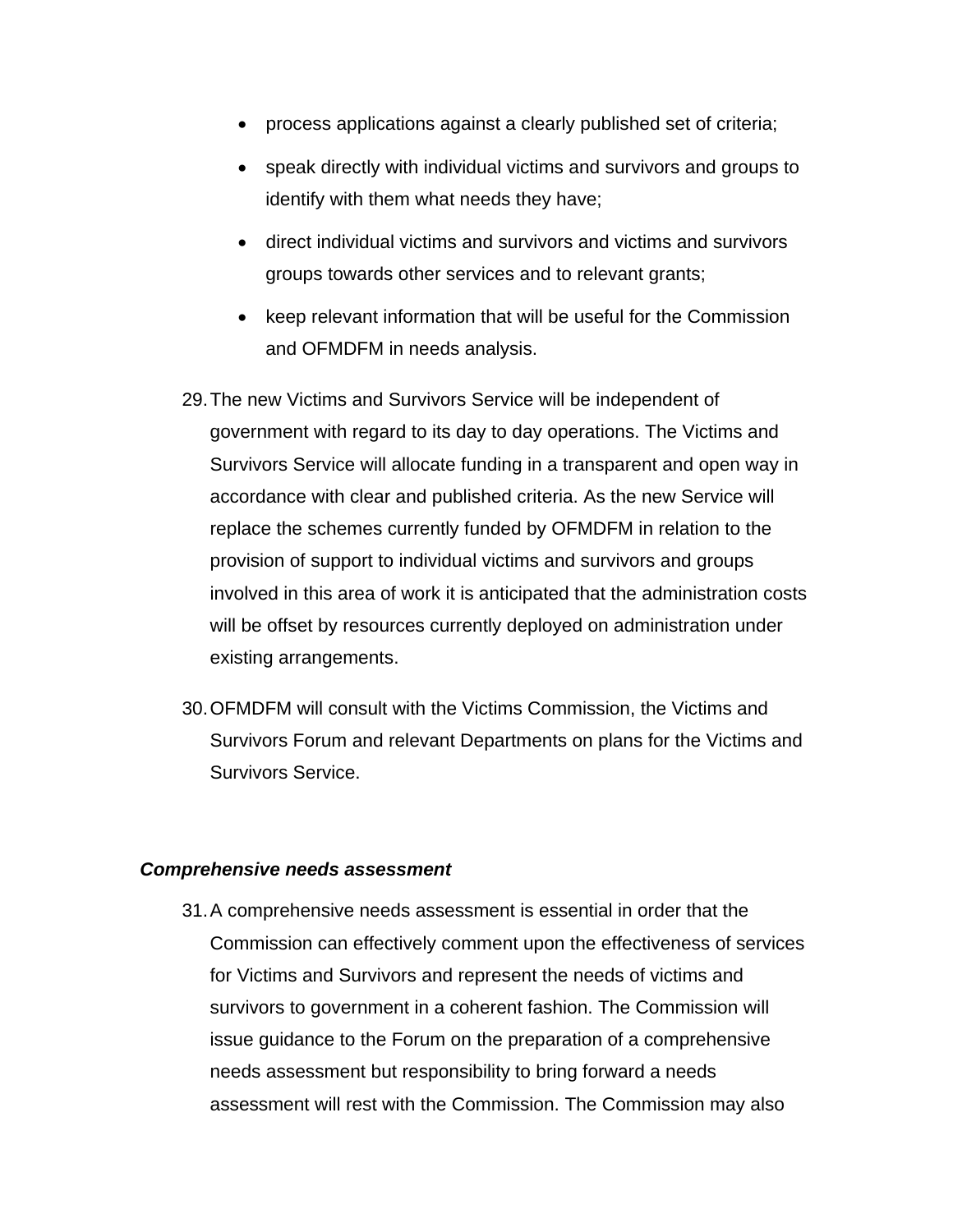wish to initiate further research work in relation to specific areas of need to support the work (for example the impact of the conflict on children and young people, elderly people and issues specific to men and women).

- 32. The comprehensive needs assessment will be used to create a sound basis for funding the work of victims and survivors groups and other nonstatutory organisations providing services in this area. It is recognised that there has been considerable competition, duplication of effort and financial instability within the sector which is substantially due to lack of clarity about what is actually needed to support victims and survivors. As already noted, the process of needs assessment would be carried out with the assistance of the Forum and this needs assessment will be used to underpin the work of the new Victims and Survivors Service.
- 33. Victims and Survivors groups will be provided with financial assistance to assist them in contributing to the comprehensive needs assessment process.
- 34. A key element of the work of the Commission and the Forum will be to ensure that victims and survivors and the services provided for them do not become isolated, but are increasingly integrated with services provided for generally. The Commission will be expected to make representations to government regarding the wider range of services for the general population and their responsiveness to the needs of victims and survivors. In this regard it will be particularly important that the Commission monitors closely the impact of the implementation of the Bamford review on victims and survivors.
- 35. While the new Victims and Survivors Service will be dedicated to meeting the needs of victims and survivors over the period of this strategy, the intention is that the needs of victims and survivors will increasingly be met as part of the general provision of services and that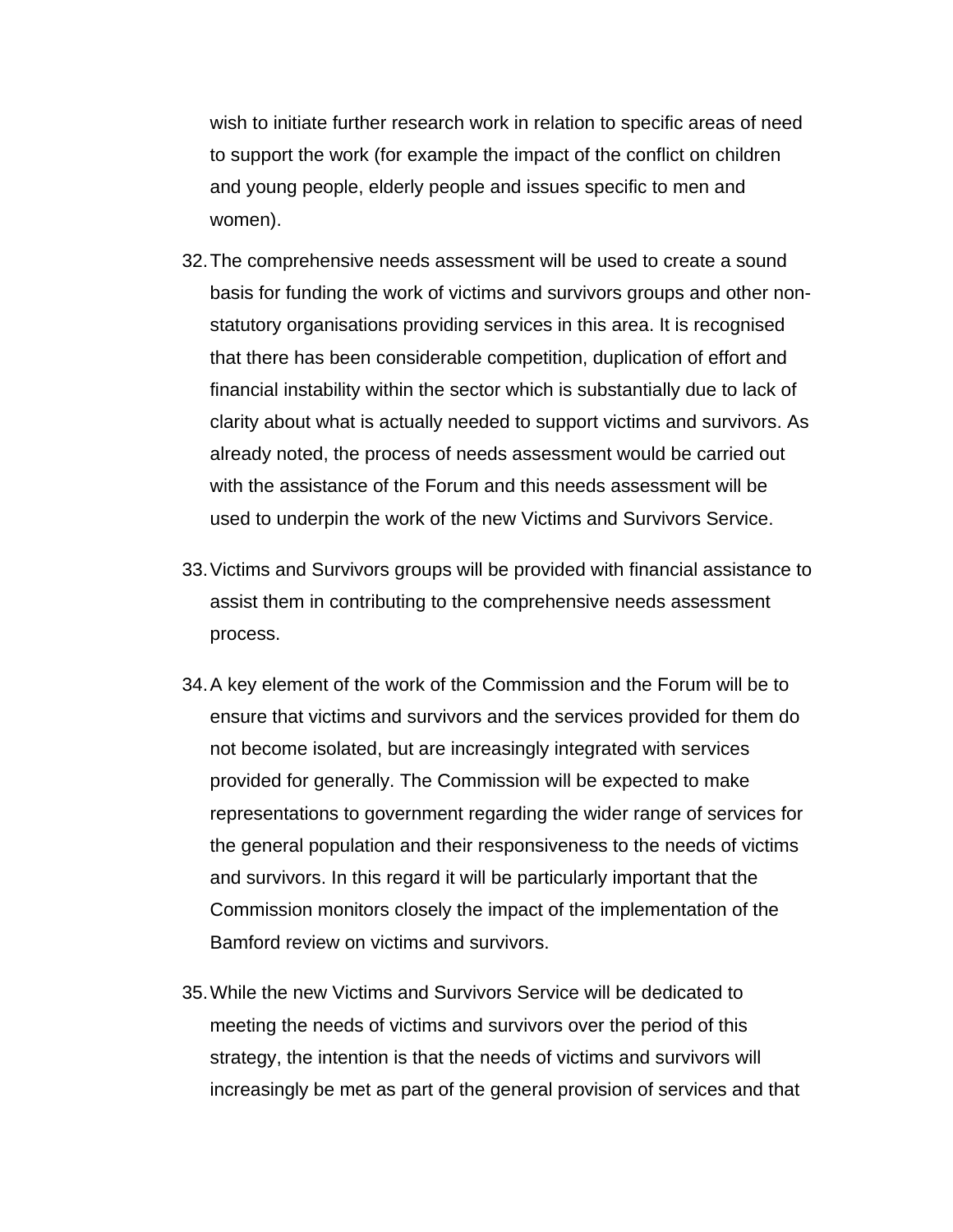over time there will be a reduction on the need for some services specifically provided for victims and survivors.

#### *Standards for services*

36. Services must be of the highest standard and draw on existing, local, national and international best practice in particular those services involving counselling and befriending. Standards are also a necessary condition under which referrals of individuals can be made between organisations. Some work has already been carried out by the Department of Health Social Services and Public Safety in relation to such standards and the Commission will be responsible for issuing good practice guidance in relation to standards for services. Financial assistance will be provided to victims and survivors groups to assist them with developing and complying with standards of good practice.

#### *Outcomes*

37. Measures of effectiveness are essential to the delivery of services. In the context of victims and survivors work the establishment of outcome measures is difficult, but is nevertheless essential. The Commission will be responsible for providing good practice guidance on the establishment of outcome measures.

# *The 'Past'*

38. The Commission (in liaison with the Forum) will be tasked with developing advice to government and contribute to the broader consideration of ways to deal with the 'past' as an essential element of transition. Key issues would include truth recovery and justice, storytelling, acknowledgement, memorials, inquiries and the work on historic cases. It will be important for specific objectives to be achievable within defined timescales.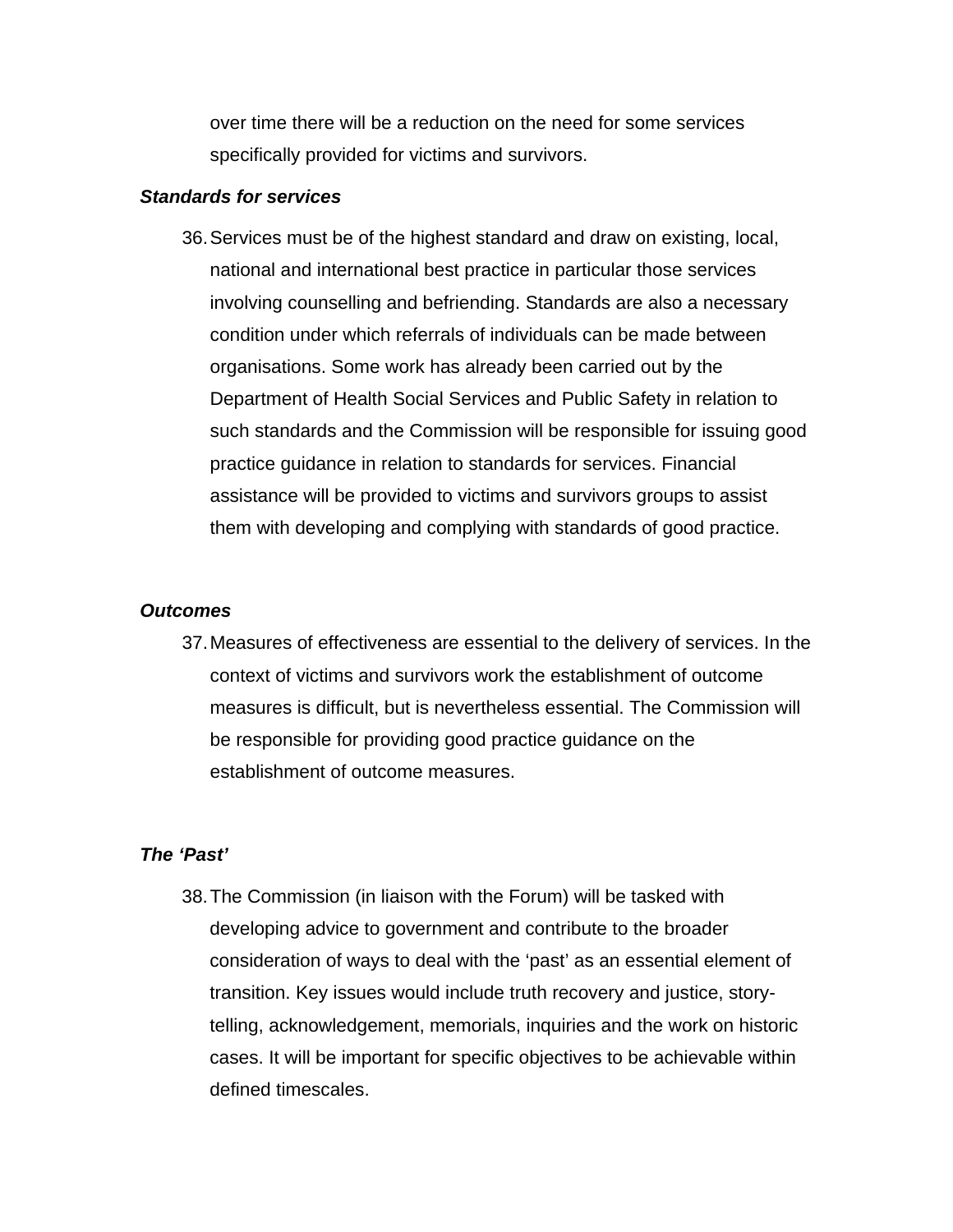#### *Building for the future*

- 39. It is important that the work of the Forum, while recognising the suffering of the past, does not become locked in the past. This aspect of the work of the Forum would be primarily concerned with the contribution which victims and survivors can make to playing a part in building a shared and better future.
- 40. How the experience of those who have suffered can help individuals and local communities move forward is recognised as important to any healing process. In addressing current needs and examining the past the Forum must be aware that how it deals with those matters will have important implications for the future. An important area to be addressed is likely to be the trans-generational impact of the troubles on children and young people and the need to promote cross-community work with children and young people. In this regard the Commission should establish links to the work of the Commissioner for Children and Young People.
- 41. It is recognised that an over emphasis on reconciliation between communities in the context of victims and survivors work can be misplaced. The view supported in this strategy is that reconciliation is a key component of work with victims and survivors, but must take account of the broad range of feelings and sensitivities which exist. Everyone must be allowed to move at his or her own pace and should not be made to feel excluded.

# *Period of strategy*

42. This strategy is designed to last for ten years. The initial stages have commenced with the establishment of the Commission and will continue with the establishment of the Victims and Survivors Forum by the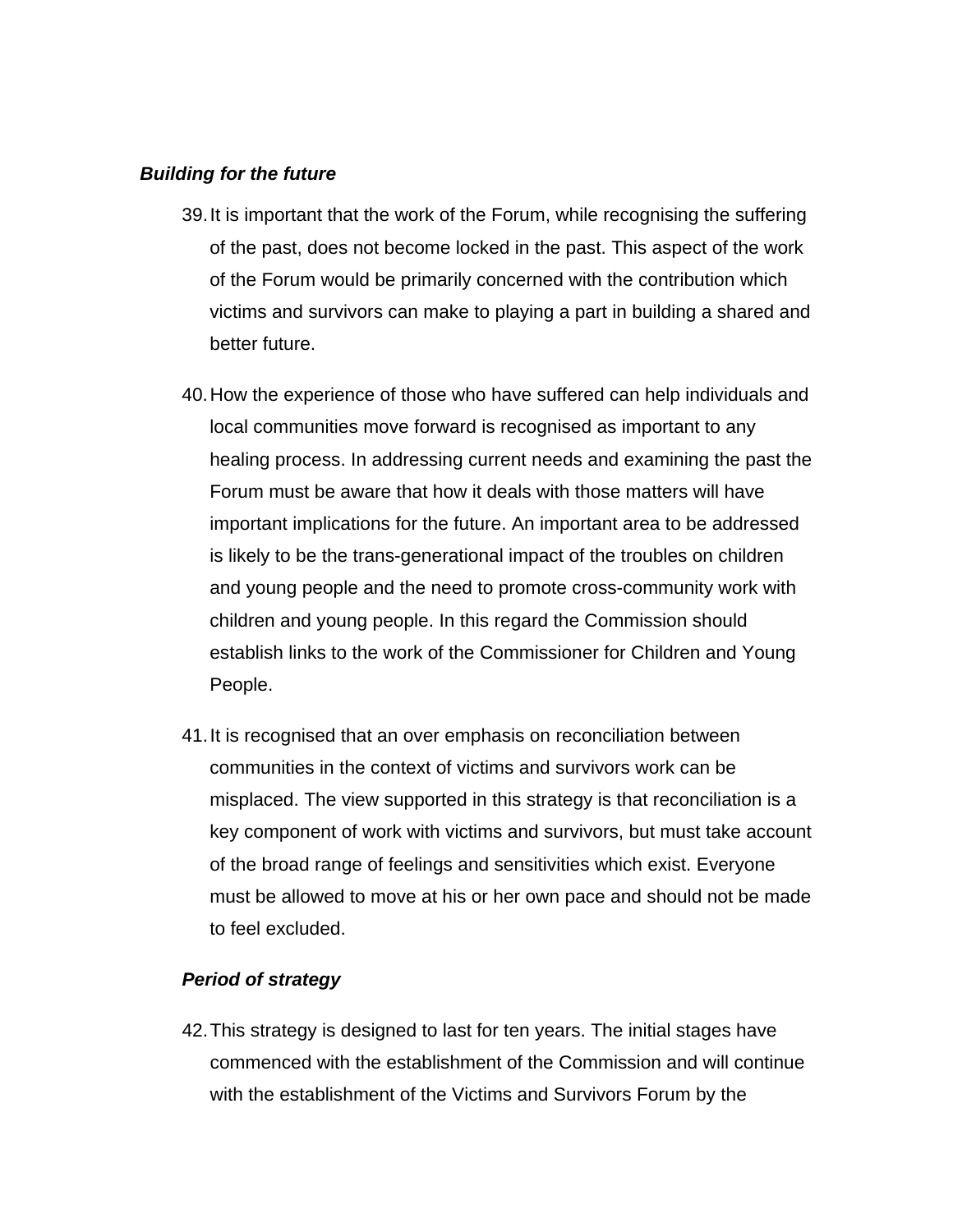Commission. In parallel with these developments OFMDFM will make arrangements for the establishment of the Victims and Survivors Service which will address the needs of individuals and groups and commission services and administer applications in response to the comprehensive assessment of need arising from the work of the Commission and Forum.

### *Building the strategy*

- 43. It is recognised that it is essential that there is no shortfall in funding for victims and survivors groups in the interim period until the new arrangements are in place. Accordingly the funding arrangements currently in place in relation to the NIMF, the core funding and development grant schemes for victims and survivors groups operated on behalf of the Office of the First Minister and deputy First Minister will continue during the financial year 2008 – 2009 with the following changes.
	- OFMDFM will work closely with all relevant groups and agencies, the Commission and the Forum to manage the transition to the new Victims and Survivors Service; this will include addressing any needs emerging from the work of the Commission in advance of the comprehensive needs assessment.
	- Funding will be provided to victims and survivors groups and other voluntary organisations working in this area to enable them to fully participate in the Forum, including the development of the comprehensive needs assessment.
- 44. In liaison with the Commission, OFMDFM will take forward work in relation to certain areas of need already identified:-
	- enhanced support for victims and survivors groups to provide befriending services for victims and survivors;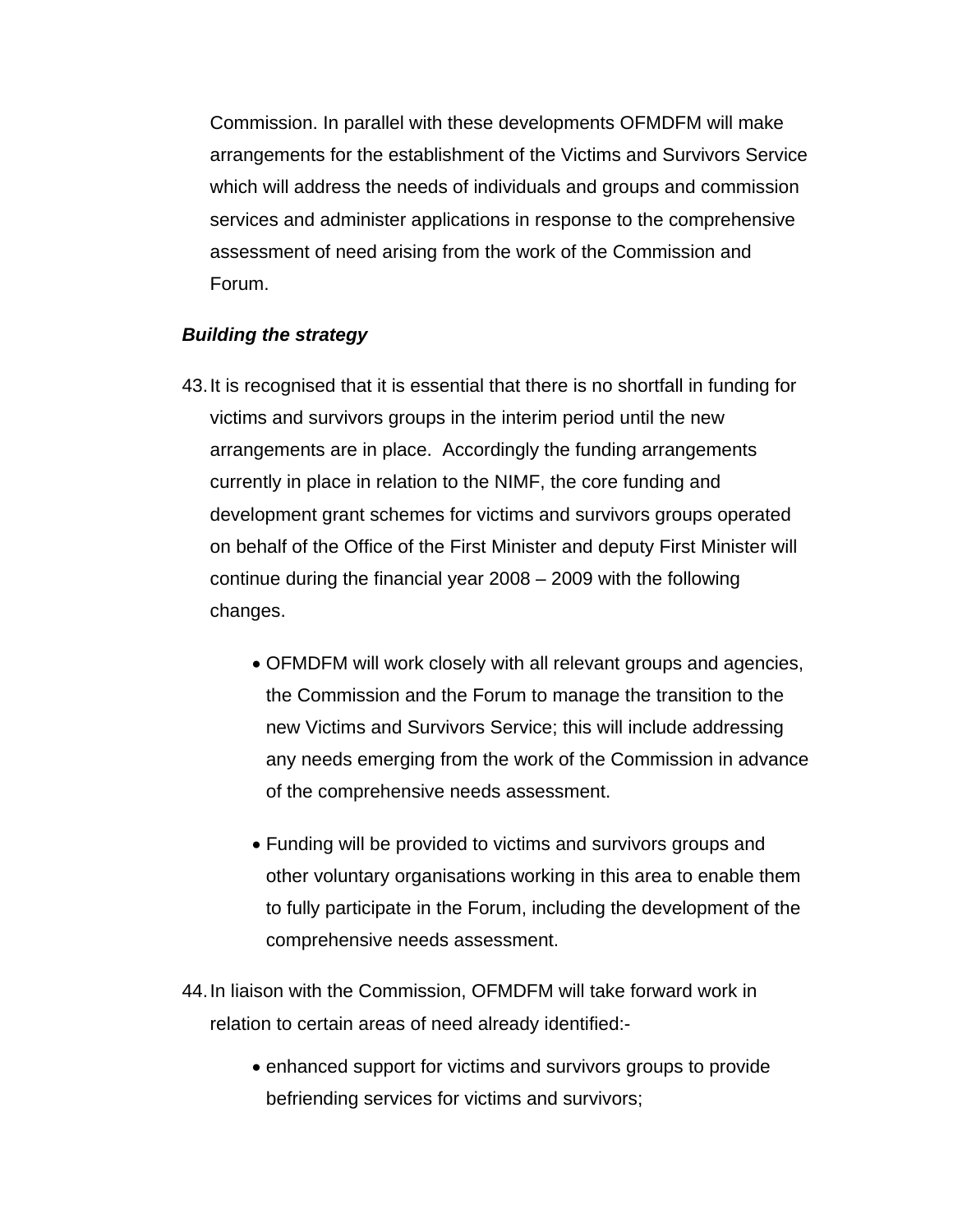- support for carers and respite care;
- support for General Practitioners in dealing with trauma.
- 45. The timeline for building the strategy is set out below. Thereafter targets will be set in line with future programme(s) of work agreed between the Commission and the First and deputy First Minister.

# **Outline timetable for developments in building a strategic approach to victims and survivors work**

| <b>Commission for Victims and Survivors established</b>                                                                                                                                                                                                                                                                                                                                                                             | <b>June 2008</b>                                         |
|-------------------------------------------------------------------------------------------------------------------------------------------------------------------------------------------------------------------------------------------------------------------------------------------------------------------------------------------------------------------------------------------------------------------------------------|----------------------------------------------------------|
| New Strategy for Victims and Survivors published for consultation                                                                                                                                                                                                                                                                                                                                                                   | August 2008                                              |
| Commission agrees first work programme with First Minister and deputy First<br>Minister to cover the establishment of the Victims and Survivors Forum and<br>development of arrangements to address services, the 'past' and building for<br>the future.                                                                                                                                                                            | Autumn 2008                                              |
| Proposals for Victims and Survivors Service published by OFMDFM                                                                                                                                                                                                                                                                                                                                                                     | August 2008                                              |
| Victims and Survivors Forum established by Commission                                                                                                                                                                                                                                                                                                                                                                               | Dependant on<br>Commission's<br>Work<br>Programme        |
| Commission issues guidance to Forum on needs assessment                                                                                                                                                                                                                                                                                                                                                                             | Dependant on<br>Commission's<br><b>Work</b><br>Programme |
| Victims and Survivors Service initiates commissioning of services in response<br>to comprehensive needs assessment                                                                                                                                                                                                                                                                                                                  | January 2009                                             |
| Victims and Survivors Service comes fully into operation to provide support<br>for groups and individual victims and survivors                                                                                                                                                                                                                                                                                                      | April / May 2009                                         |
| Continuation of existing core funding scheme operated on behalf of OFMDFM<br>by the Community Relations Council coupled with an enhanced development<br>grant scheme to<br>provide greater support for befriending services and<br>carers;<br>enable victims and survivors groups to make the<br>transition to new funding arrangements and to<br>participate in the Victims and Survivors Forum.<br>address issue of respite care. | April 2008-<br>March 2009                                |
| Arrangements made by OFMDFM for the development of a service to<br>support GPs in dealing with trauma                                                                                                                                                                                                                                                                                                                               | July 2008-<br>March 2010                                 |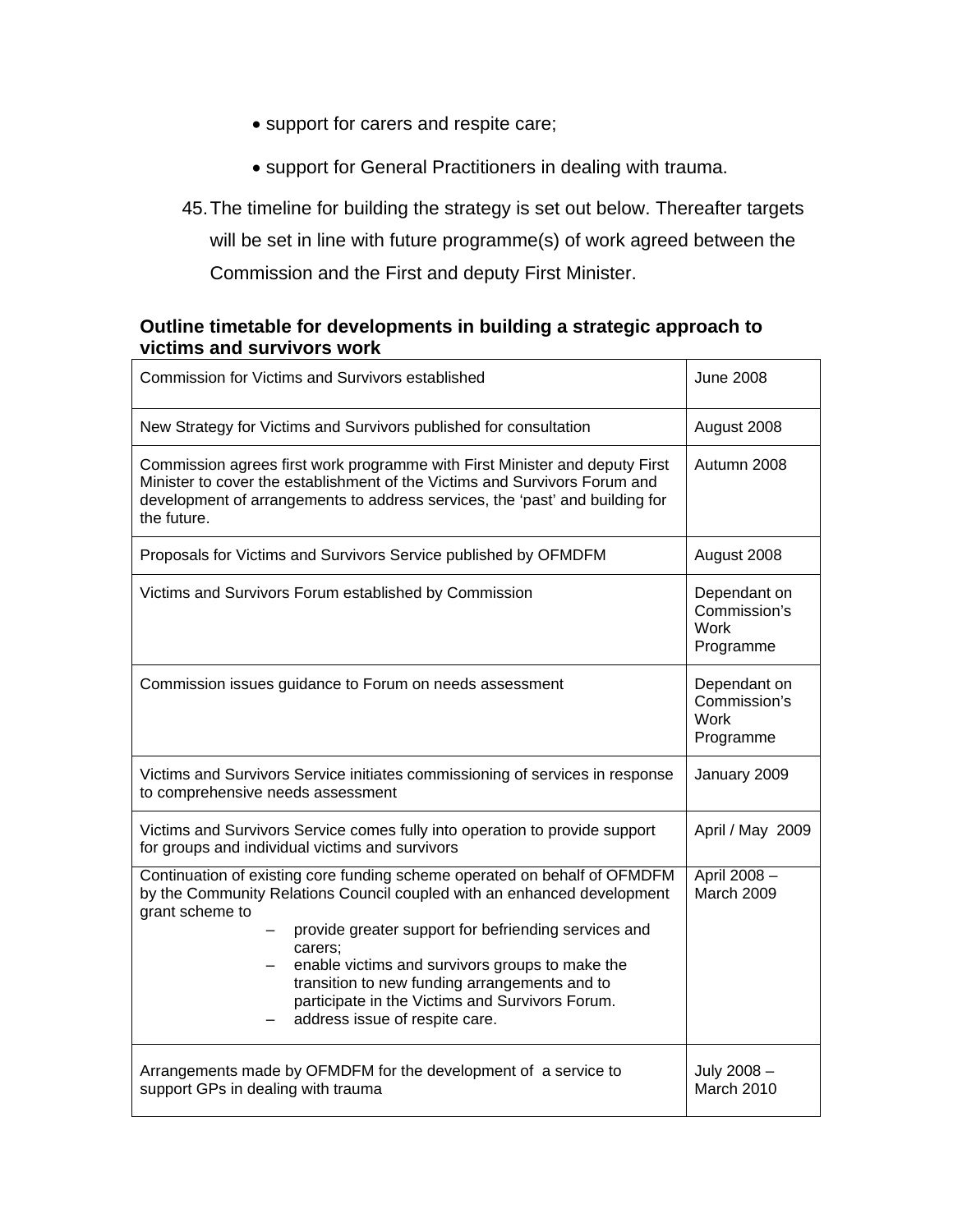#### **EQUALITY STATEMENT**

46.In line with commitments in its approved Equality Scheme, the Office of the First Minister and Deputy First Minister (OFMDFM) is committed to adhering to the principles of section 75 of the Northern Ireland Act 1998 when reviewing and developing policy.

#### **Assessment of impacts**

47.This draft strategy is concerned with addressing the needs of those who define themselves as victims & survivors. In broad terms the strategy is demand led, it has to serve the 'constituency' that exists. Any differential impact between the section 75 categories, or groups within them, is not an equality issue in terms of the Act, the differential impact occurs because the need is greater.

#### **Consideration of mitigating measures or alternative policies**

48.Given the view expressed at paragraph 47 above mitigating measures or alternative policies have not been considered at this point. However, consideration will be given to any relevant views on foot of this consultation.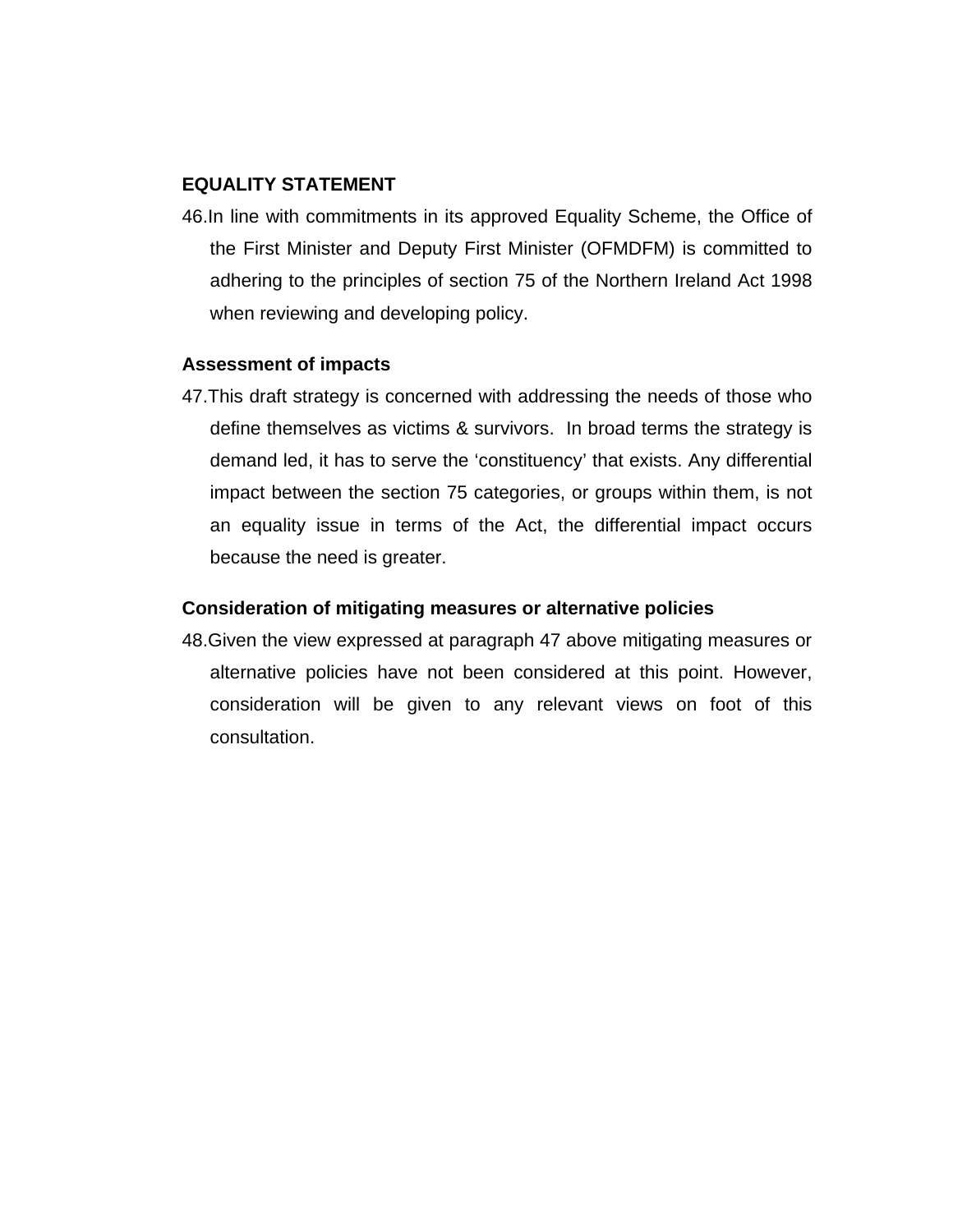# **Responses**

*Comments on this consultation paper should be sent to the following address:* 

> *Victims Unit Office of the First Minister & Deputy First Minister Block 5, Knockview Buildings Stormont Belfast BT4 3SL e-mail:info@victimsni.gov.uk*